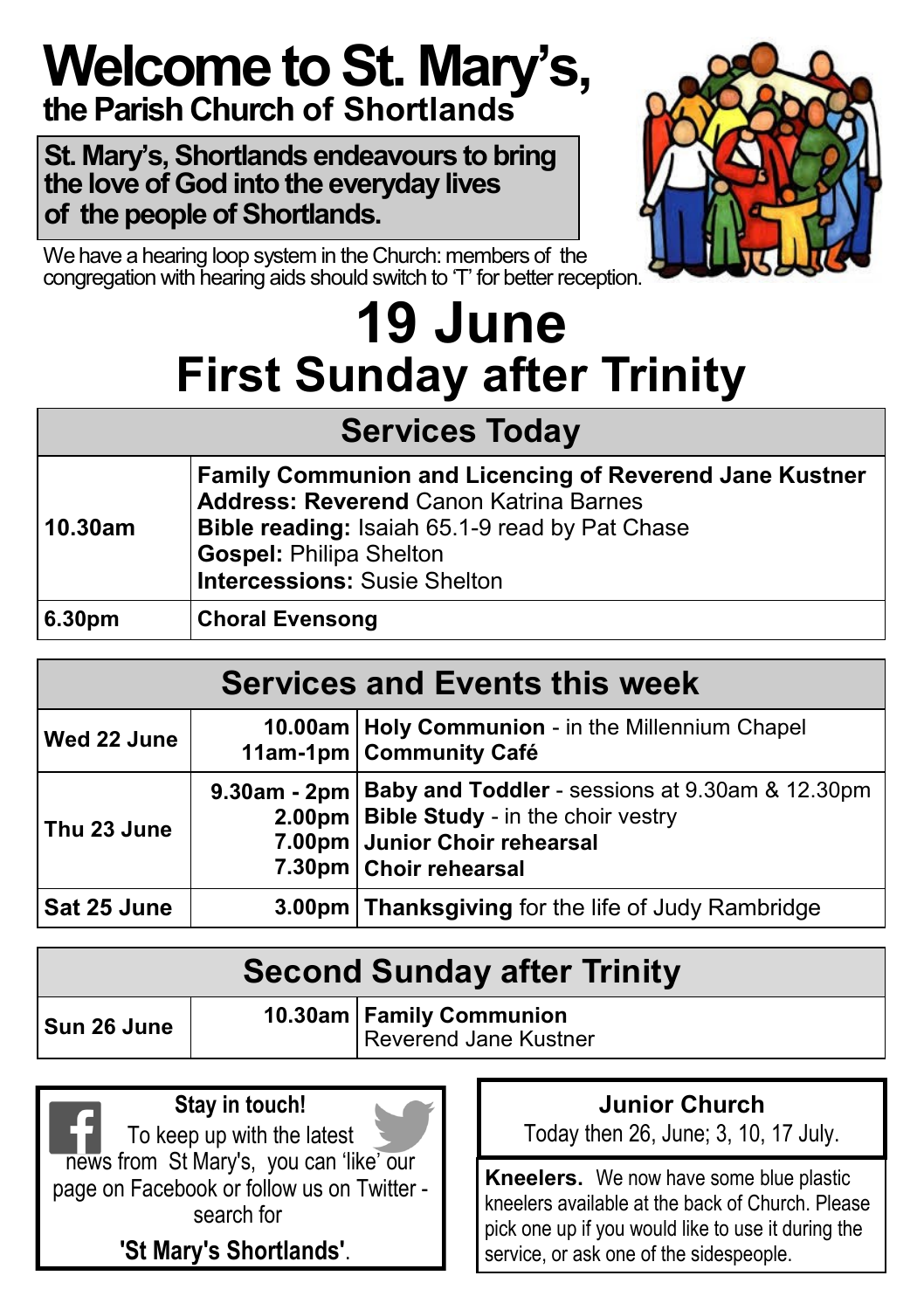#### **First Sunday afterTrinity Collect** O God, the strength of all those who put their trust in you, mercifully accept our prayers and, because through the weakness of our mortal nature we can do no good thing without you, grant us the help of your grace, that in the keeping of your commandments we may please you both in will and deed; through Jesus Christ your Son our Lord, who is alive and reigns with you. in the unity of the Holy Spirit, one God, now and for ever. **Bible reading Isaiah 65.1-9** I was ready to be sought out by those who did not ask, to be found by those who did not seek me. I said, 'Here I am, here I am', **Luke 8.26-39** Then they arrived at the country of the mountains and reviled me on the hills, I will measure into their laps full payment for their actions. Thus says the Lord: As the wine is found in the cluster, and they say, 'Do not destroy it, for there is a blessing in it'. so I will do for my servants' sake, and not destroy them all. my chosen shall inherit it, and my servants shall settle there.

to a nation that did not call on my name.

- I held out my hands all day long to a rebellious people,
- who walk in a way that is not good. following their own devices;
- a people who provoke me to my face continually,

sacrificing in gardens

and offering incense on bricks;

who sit inside tombs

 and spend the night in secret places; who eat swine's flesh,

 with broth of abominable things in their vessels;

who say, 'Keep to yourself,

 do not come near me, for I am too holy for you.'

These are a smoke in my nostrils,

 a fire that burns all day long. See, it is written before me:

I will not keep silent, but I will repay;

I will indeed repay into their laps

 their iniquities and their ancestors' iniquities together.

says the Lord;

because they offered incense on the

I will bring forth descendants from Jacob, and from Judah inheritors of my mountains;

**Gospel reading**

Gerasenes, which is opposite Galilee. As he stepped out on land, a man of the city who had demons met him. For a long time he had worn no clothes, and he did not live in a house but in the tombs. When he saw Jesus, he fell down before him and shouted at the top of his voice, 'What have you to do with me, Jesus, Son of the Most High God? I beg you, do not torment me'— for Jesus had commanded the unclean spirit to come out of the man. (For many times it had seized him; he was kept under guard and bound with chains and shackles, but he would break the bonds and be driven by the demon into the wilds.) Jesus then asked him, 'What is your name?' He said, 'Legion'; for many demons had entered him. They begged him not to order them to go back into the abyss.

Now there on the hillside a large herd of swine was feeding; and the demons begged Jesus to let them enter these. So he gave them permission. Then the demons came out of the man and entered the swine, and the herd rushed down the steep bank into the lake and was drowned.

When the swineherds saw what had happened, they ran off and told it in the city and in the country. Then people came out to see what had happened, and when they came to Jesus, they found the man from whom the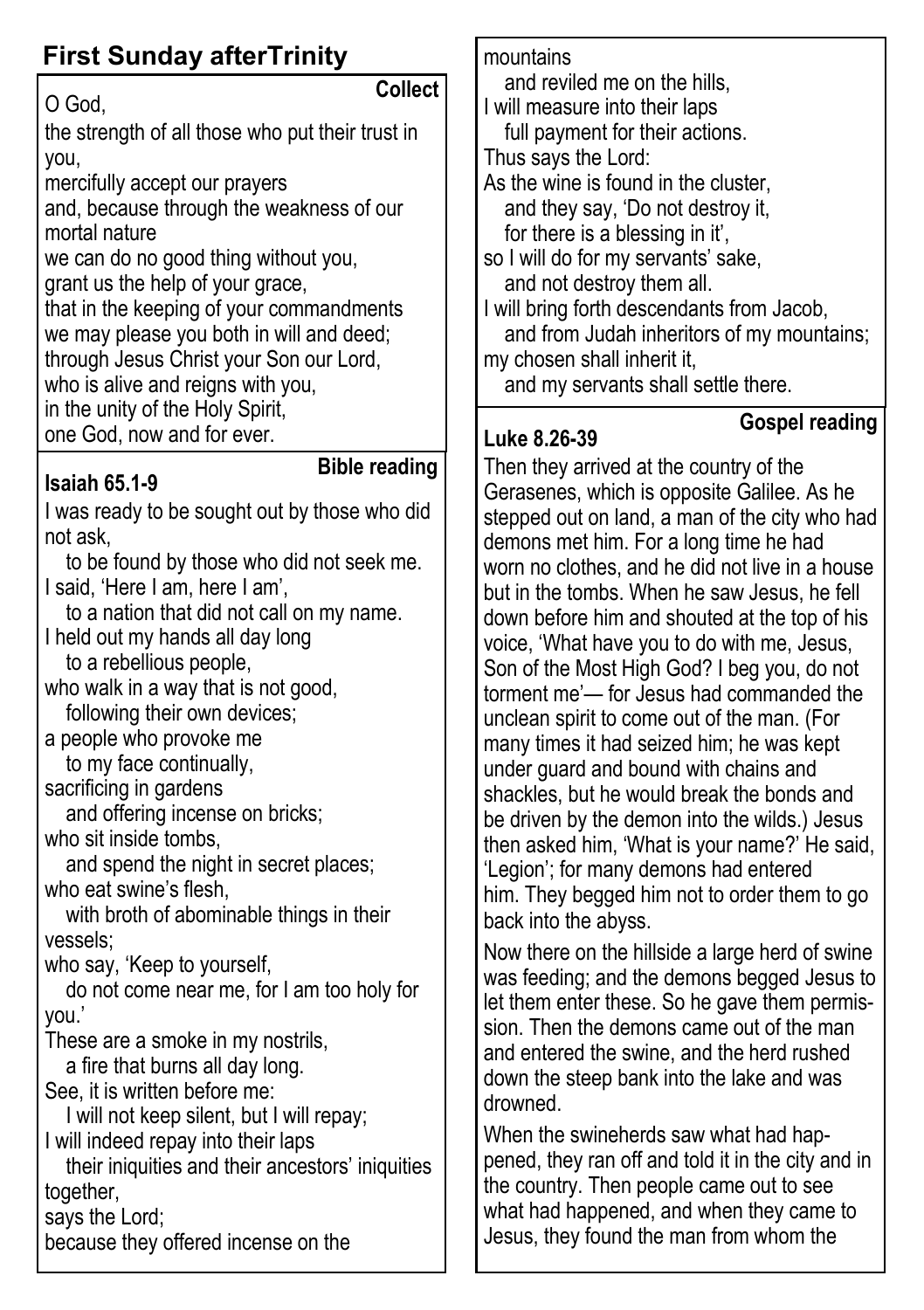demons had gone sitting at the feet of Jesus, clothed and in his right mind. And they were afraid. Those who had seen it told them how the one who had been possessed by demons had been healed. Then all the people of the surrounding country of the Gerasenes asked Jesus to leave them; for they were seized with great fear. So he got into the boat and returned. The man from whom the demons had gone begged that he might be with him; but Jesus sent him away, saying, 'Return to your home, and declare how much God has done for you.' So he went away, proclaiming throughout the city how much Jesus had done for him.

### **Post Communion**

Eternal Father, we thank you for nourishing us with these heavenly gifts: may our communion strengthen us in faith, build us up in hope, and make us grow in love: for the sake of Jesus Christ our Lord.

## *Please remember in your prayers this week…*

#### **The Church ...**

#### **Rochester Cathedral**

Dean: The Very Rev Dr Philip Hesketh; Chapter Clerk: Simon Lace

**Cobham, St Mary Magdalene, with Luddesdowne St Peter and St Paul, and Dode Fawkham, St Mary, and Hartley, All Saints Istead Rise, St Barnabas Longfield, St Mary Magdalene Meopham, St John the Baptist, with Nurstead, St Mildred**  Rector: The Rev Canon Alyson Davie **Southfleet, St Nicholas** 

Our Mission of the Month for June is:

## **Welcare in Bromley**

There is a display at the back of the Church. Five per cent of our giving will support the work of this mission, and additional gifts may be given through the plate by the display.

## **The World ... A Prayer for Ukraine**

God of peace and justice,

we pray for the people of Ukraine today.

We pray for peace and the laying down of weapons.

We pray for all those who fear for tomorrow,

that your Spirit of comfort would draw near to them. We pray for those with power over war or peace, for wisdom, discernment and compassion to guide their decisions.

Above all, we pray for all your precious children, at risk and in fear,

that you would hold and protect them.

We pray in the name of Jesus, the Prince of Peace.

#### **The Community …**

**For** Churchwardens and Deputies, Sidesmen and Servers. For our Parish Office Administrator. **For** our neighbouring parishes and Churches of other denominations, their priests and ministers. **For** the work of Churches Together in Beckenham. **For** Reverend Jane Peters; Catherine Bingham, Sally Aldred, Ann-Marie Jefferys and David Jefferys, our Licensed Lay Ministers; Peter Stotesbury and Stuart Buchanan our Readers. Sue Harrison, Marion Westropp and Debbie Speller our Pastoral Assistants.

**For** The Friends of St. Mary's and the 2WWs Group.

For peace in the Holy Land, Syria and other troubled areas of the world.

**For** Welcare in Bromley

**For** the Rainbows, Brownies and Guides. The Beavers, Cubs and Scouts.

#### **The Sick ...**

**For** all who are unwell, including Teagan Blake; Peter Braithwaite; Gary Powell; Rebecca Gowing; Charles Wood; Joan Livett; Sheila James; Charles Reed; Janet Nicholls; Sally Aldred; Melanie Jones.

**For** all those who bring their prayers to our Church.

#### **The Departed ...**

**For** those who have recently died, including Thelma Nye, and for all who mourn. **We** also remember those whose anniversaries we keep this week at this time: Henry Truss; Monica McKinnon; Eleanor Glover; Kitty French; Alice Davis; Michele Dennis.